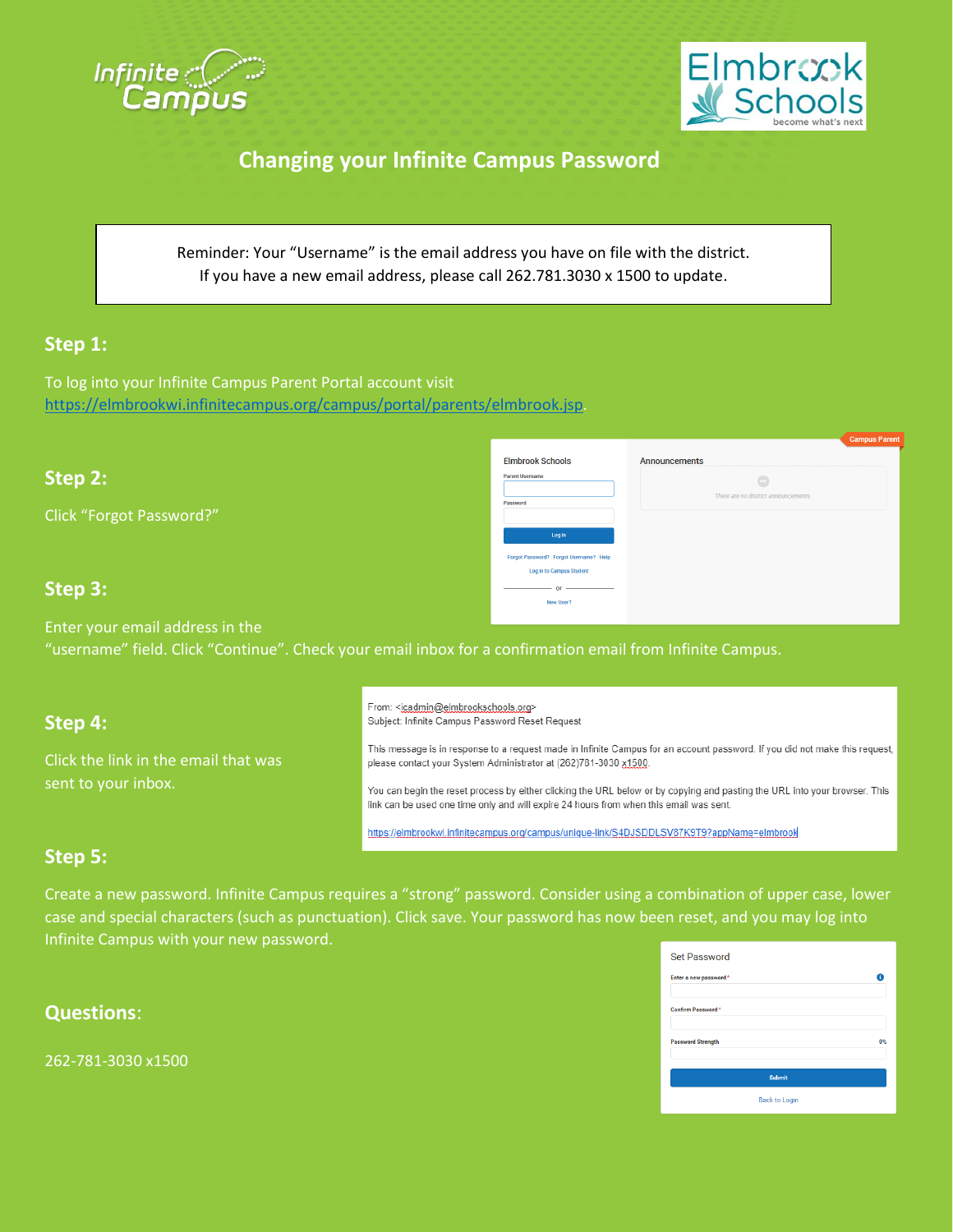

# *Online Annual Registration Instructions*

## *For Infinite Campus*

| <b>STEP</b><br>$\mathbf{1}$ | <b>DESCRIPTION</b><br>Login to Infinite Campus Parent Portal<br>Visit<br>$\bullet$<br>https://elmbrookwi.infinitecampus.org/camp<br>us/portal/parents/elmbrook.jsp and enter<br>your username (email address) and<br>password, then click Log In.<br>** IMPORTANT: Please follow the<br>instructions on the previous page if you<br>need to reset your password.**<br>Elmbrook staff members, use your network<br>$\bullet$<br>username and password. You are unable to<br>reset your password using this tool. | <b>Campus Parent</b><br><b>Elmbrook Schools</b><br><b>Announcements</b><br><b>Parent Username</b><br>There are no district announcements<br>Password<br>Log In<br>Forgot Password? Forgot Username? Help<br>Log In to Campus Student<br>or<br>New User?                                                                                                                                                                                                                                                                                                                                                                                                                                                                                                                                                                                     |  |  |  |
|-----------------------------|-----------------------------------------------------------------------------------------------------------------------------------------------------------------------------------------------------------------------------------------------------------------------------------------------------------------------------------------------------------------------------------------------------------------------------------------------------------------------------------------------------------------|---------------------------------------------------------------------------------------------------------------------------------------------------------------------------------------------------------------------------------------------------------------------------------------------------------------------------------------------------------------------------------------------------------------------------------------------------------------------------------------------------------------------------------------------------------------------------------------------------------------------------------------------------------------------------------------------------------------------------------------------------------------------------------------------------------------------------------------------|--|--|--|
| $\overline{2}$              | Launch Online Annual Registration<br>You will find a link to Online Annual<br>$\bullet$<br>Registration by selecting More from the<br>menu on the left, then follow the Online<br>Annual Registration link.                                                                                                                                                                                                                                                                                                     | Infinite<br>Campus<br>≡<br>More<br><b>Message Center</b><br><b>Today</b><br>Health<br>Calendar<br>Attendance<br><b>Important Dates</b><br><b>Schedule</b><br>Lockers<br>Fees<br>Transportation<br><b>Reports</b><br><b>Online Annual Registration</b><br><b>Discussions</b><br><b>More</b>                                                                                                                                                                                                                                                                                                                                                                                                                                                                                                                                                  |  |  |  |
| 3                           | <b>Begin Registration</b><br>The registration process will ask you to<br>$\bullet$<br>update/confirm information for the students<br>listed<br>Click Begin Registration                                                                                                                                                                                                                                                                                                                                         | Infinite (*<br><b>Campus</b><br><b>Cf</b> Theresa Birr<br>Online Registration<br>Welcome to the School District of Elmbrook's Online Enrollment and Registration system.<br><b>Annual Student Registration</b><br>You will be prompted to update household, parent/guardian and emergency contact information for the<br>students listed below.<br>Note: Certain household situations may not allow you to register certain students who are in your household<br>due to guardianship rules. If applicable, these students will be indicated in the table below, along with the<br>reason why they will not be included in this registration.<br>Included in Registration<br><b>Reason (If Applicable)</b><br>01<br>Included<br>Yes<br>05<br>Yes<br>Included<br>You are registering for school year<br><b>Begin Registration/Enrollment</b> |  |  |  |